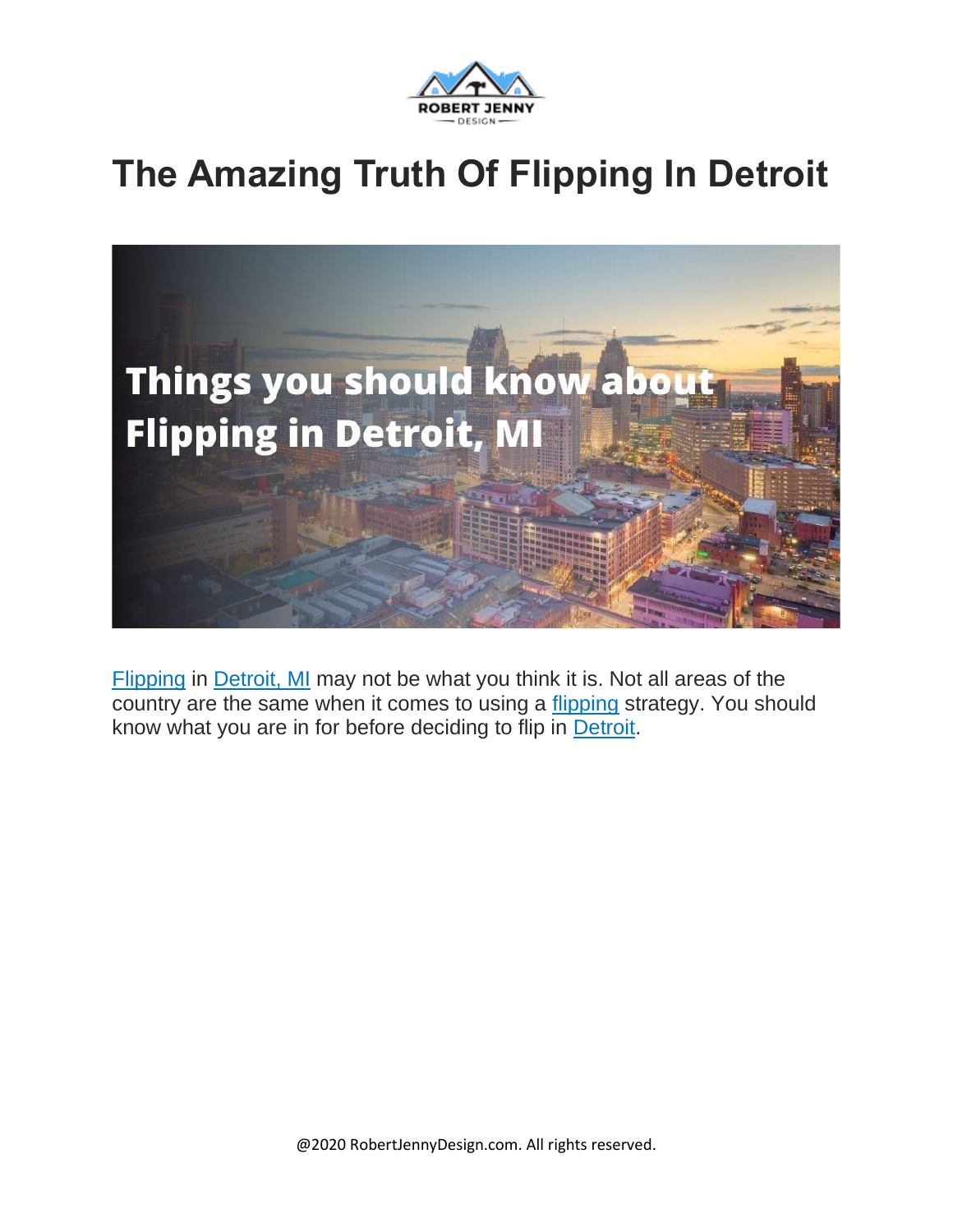

### **Field Intelligence Helps When Flipping In Detroit, MI**



Be vigilant about the business ecosystem

Becoming an investor in a property is all the rage, and it is a serious business. But because Detroit became the place to discourage investing, it became the place that real investors invest. For most, to be flipping in Detroit seems like a real gamble, but for those who understand how to invest, it is a real opportunity. It's not only necessary to understand completely what you're doing to achieve the right return on any contract, but you must take note of what's on the ground because then you can boost your chance at turning out a successful company overall.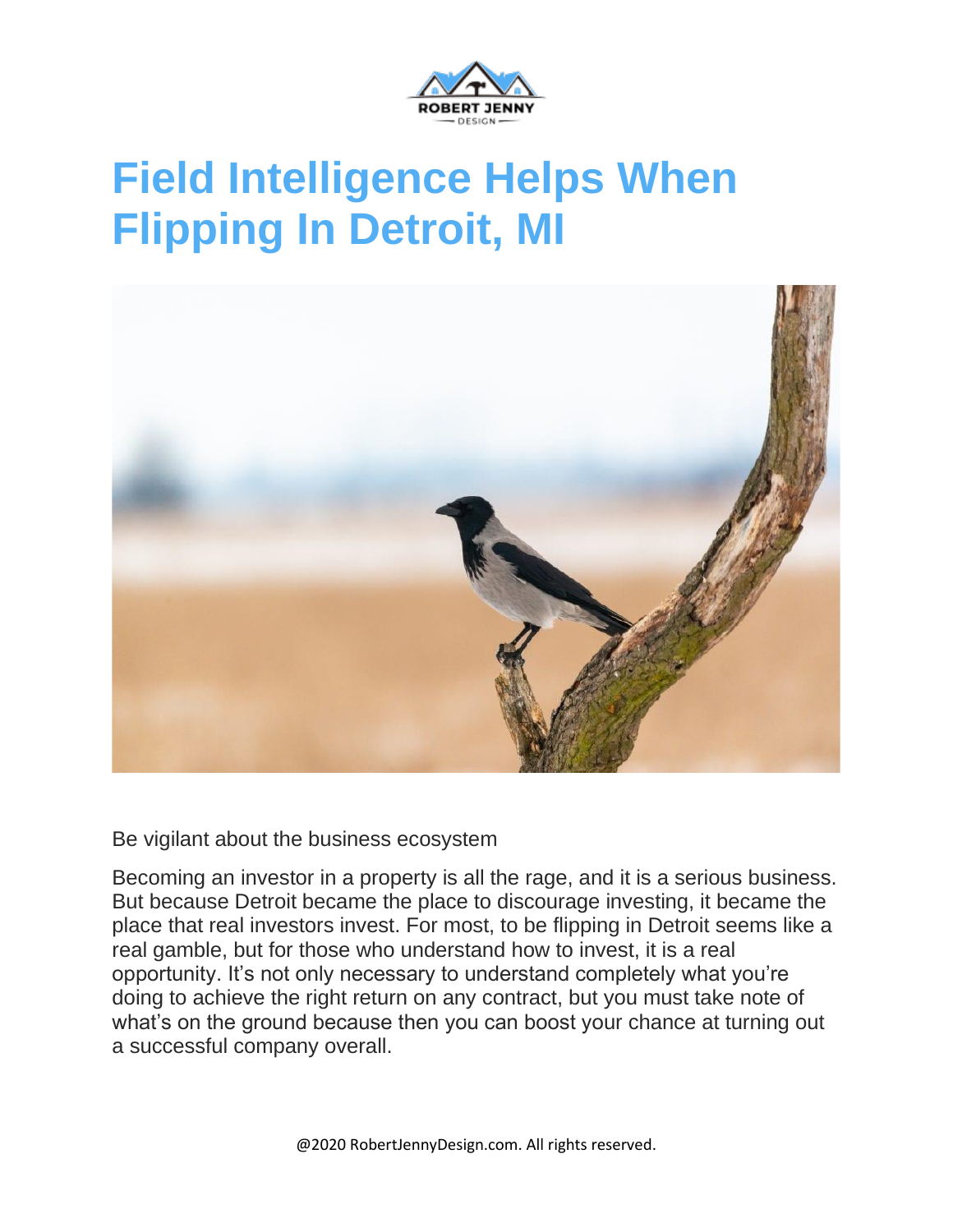

### **Detroit, MI Is Changing**

Another flipping [investor](https://robertjennydesign.com/flipping-houses-in-atlanta/) observed that the Detroit environment had been undergoing an economic shift and was interested to know whether it could have an impact on the [housing](https://robertjennydesign.com/entity/real-estate-economics/) market in the city and how it could. He's a keen observer. Job prospects are once more growing with very wellestablished high-end grocery chains such as Whole Foods and leaders of the "Big Three" car companies such as Ford visiting home. More workers almost always equate to more prosperity in the housing market for more people.



Man holding a wallet with money dollars in hand in black medical gloves. Coronavirus crisis. Save money. No maney. The world crisis

Indeed, a downward trend in [foreclosures](https://robertjennydesign.com/flipping-hud-home/) was caused by Detroit's drop in unemployment. It's, therefore, reasonable to conclude that homeowners would also have the opportunity to fulfill their financial obligations. Neither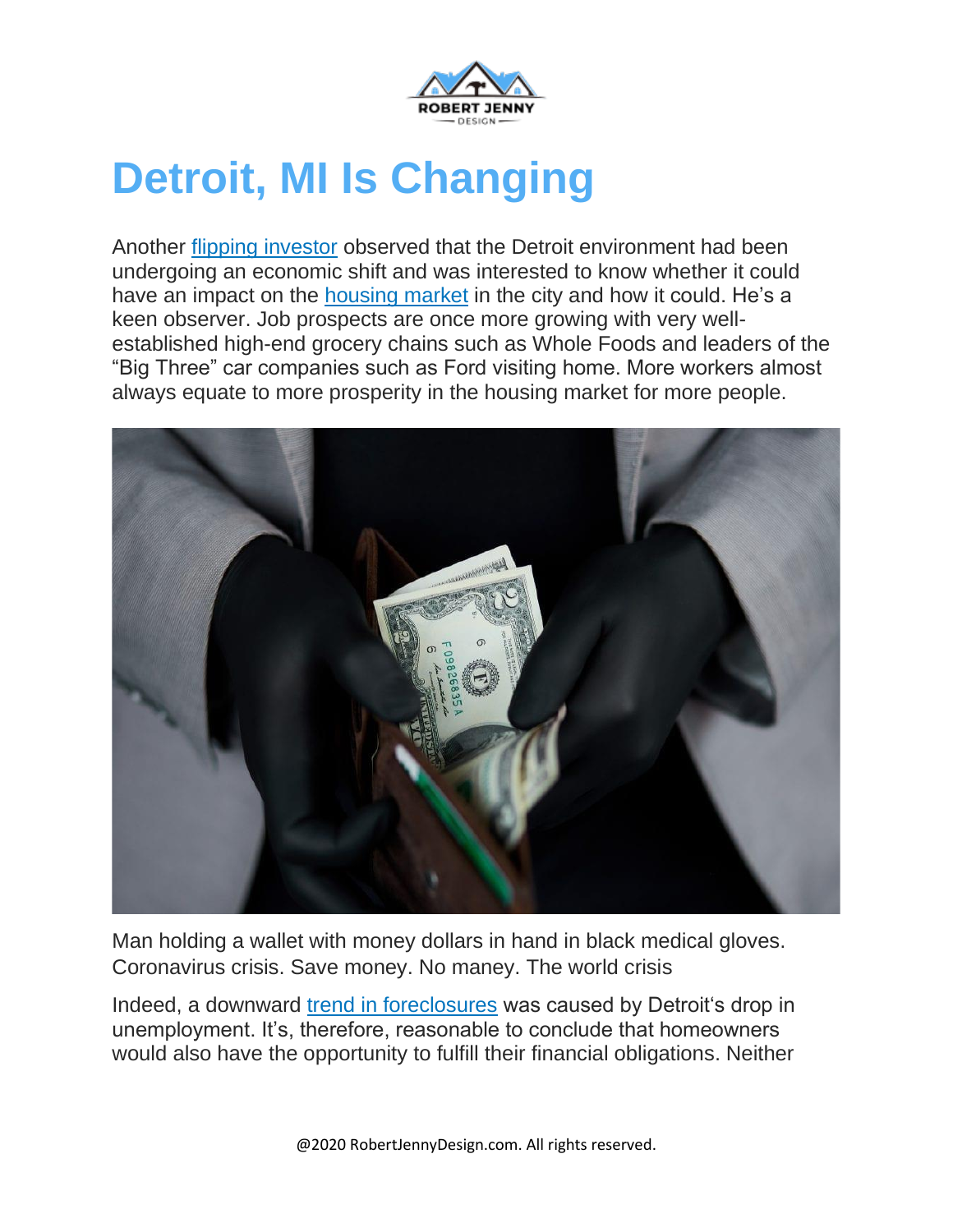

have the many efforts to revitalize Detroit at the city level nor in individual neighborhoods been damaged.

For example, the Detroit Land Bank Authority (DLBA) has helped eliminate the problem and improve safety by auctioning them to investors for refurbishment or evacuation and returning vacated and abandoned properties for good. So far, there have been more than one thousand, seven hundred sales.

Community-based non-profits do the same, which allows communities such as Fitzgerald and North End to become established. And proposals are underway in the city to upgrade highways, build more green space, and attract new businesses and retail companies. This all bodes well if you plan on flipping in Detroit.

These initiatives that enhance the Detroit aesthetic for the residents effectively also build jobs and revive the interest of those who are searching for a contemporary, cost-effective, friendly home to call. Yet Detroit 's increasing attractiveness compressed the residential inventory, causing median home prices to rise. According to evaluations published by Crain's Detroit Firm, the city saw a forty-eight percent annual increase in the second quarter of 2018 over the same period. And almost thirteen percent of the total trading days have fallen. So, people are crying out to get in by all accounts.

# **Who Is Paying Top Dollar?**

Developers are also willing to pay a great deal – up to half a million US dollars – for this in certain areas, including Indian Village and University District. But demand is high and prices are growing rise even in areas where homes are still below one hundred thousand dollars, such as East English Village. Knowing who is paying top dollar is hugely beneficial when flipping in Detroit.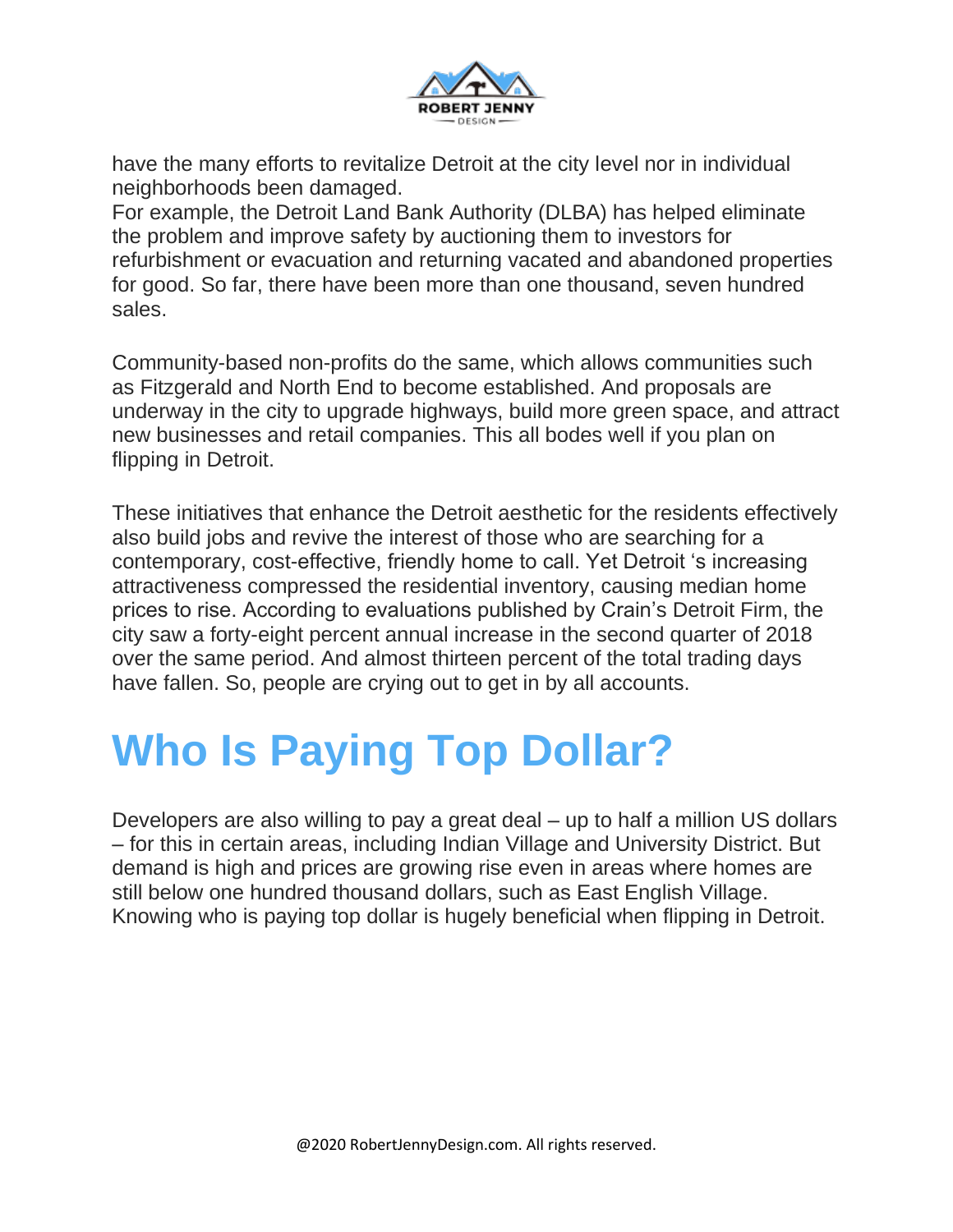

#### **Missed Your Chance For Flipping In Detroit, MI?**



African young woman standing opposite the wall and playing darts she having fun at party

But neither higher costs nor limited stock means that you missed your chance as an investor in Detroit property to earn a good living. If you have plenty of leads from the off-market for underprivileged property owners who may have to discharge their buildings quickly, it is essential to exactly how much money you can end up making flipping houses. And as foreclosure begins in the Motor City, if the rate of foreclosure is down again, you may have more chances to interact with property owners.

Nonetheless, you will only learn this if you do not just execute a solid leadership seeking plan but keep up with local market [developments.](https://robertjennydesign.com/connected-investors-deal-dog-software/) Of

@2020 RobertJennyDesign.com. All rights reserved.